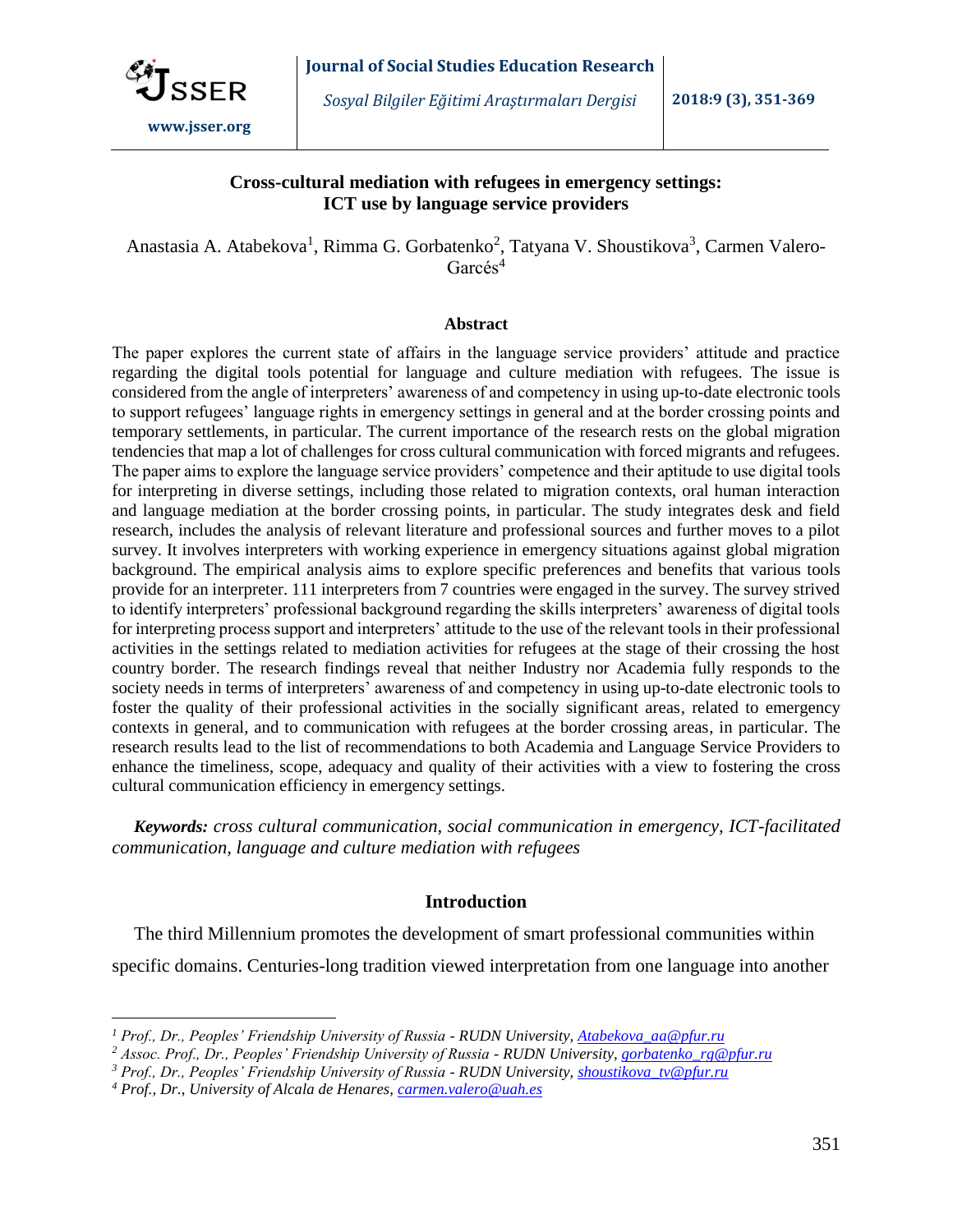as a purely human activity with no digital devices use except for interpreter's booth equipment.

Nonetheless, the digital society sets up new realities that pave way to digital technologies engagement in the process of interpreting from one language into another.

It goes without saying that iPads, tablets, laptops form part of standard equipment supporting and facilitating the interpreter's work as cross-cultural mediator in the course of interpreting.

Interpreting industry widely uses digital resources in preparation for in-booth activities. There are a lot of up-to date relevant glossaries, dictionaries, and sources that can provide necessary information for interpreter's awareness of specifics in terms of particular professional settings. Moreover, both academic researchers in their scholarly papers and professional interpreters in their blogs mention such tools as LookUp, Interpreter's Wizard etc., that are widely used for glossaries management and the respective data use right in the booth.

Furthermore, there are examples of promising practices regarding ICT and Interpreting Industries cooperation. Scholars confirm the importance of consecutive machine interpreting tools that might be useful in particular domains including healthcare (Kelly, 2009), business (Wahlster, 1993), academic and educational (Byker & Marquardt, 2016), other social and technological settings (Rashid, 2012).

The above list of bright examples does not intend to support the forecast on human interpreters being eventually replaced with digital tools. It is only human interpreters and translators that can ensure quality of language service that is supposed to save human lives and protect human rights. Nonetheless, smart society might help interpreters with enhanced technology in case of stressful professional contexts, that interpreters and researchers mention. For instance, interpreting for long-hours and on divers topics with no information provided from the client prior to the interpreting service provision, interpreting in disasters, emergencies, rescue operations, conflict zones etc. can be taken into account as well (Bulut & Kurultay, 2001; Chan et al., 2010)

Meanwhile, the authors' informal communication with Academia and Interpreting community representatives makes it possible to state that recent developments in digital support of interpreting are sometimes not in the focus of the academic curriculum or the latter provides just a general introduction to existing tools without focus on their consistent use in line with particular tasks andsettings.

Moreover, the authors' engagement in the professional interpreters' community reveals that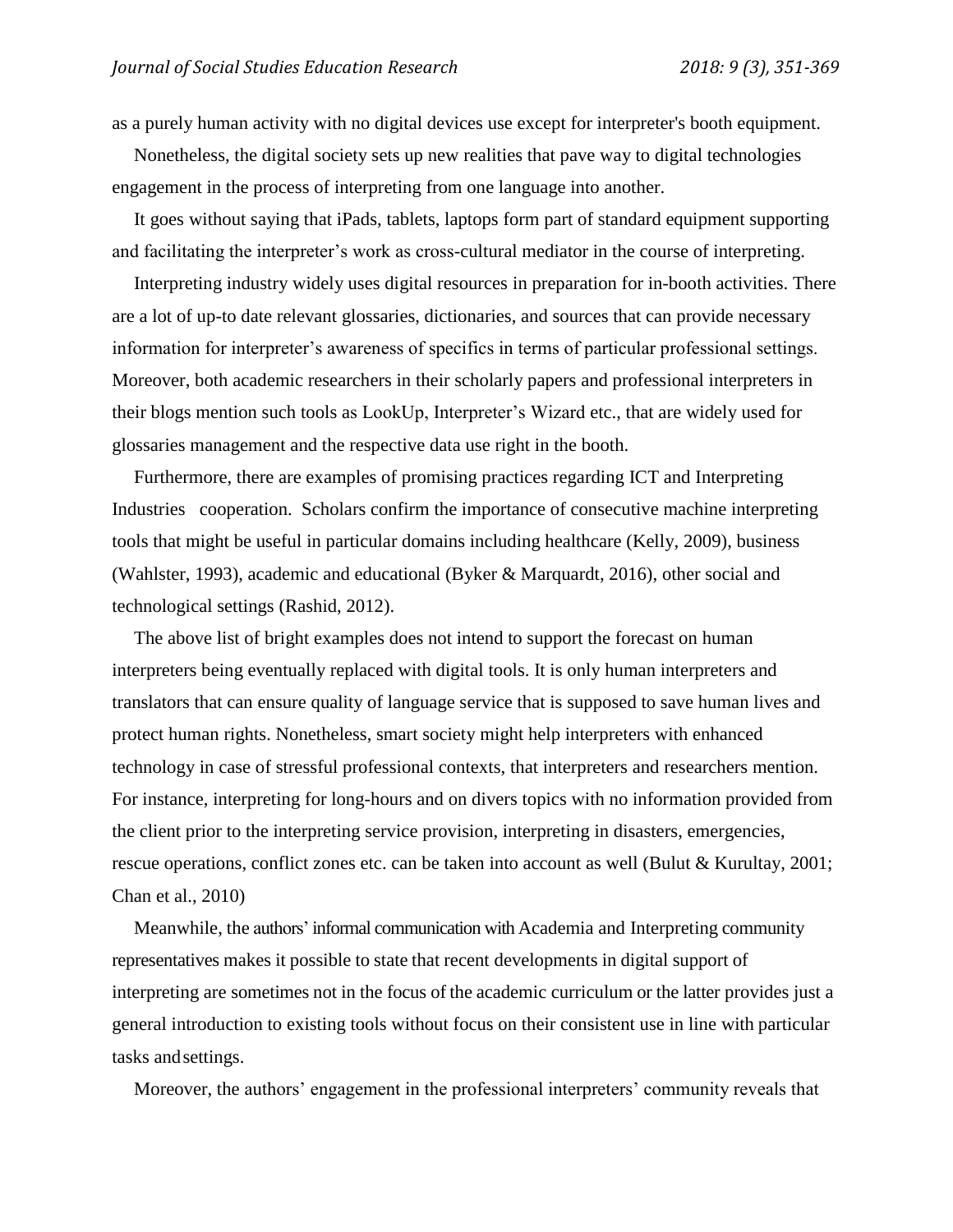not every interpreter is fully aware of the options that technology and electronics provide for oral cross language mediation.

The above situation has led to the *research hypothesis* that neither Academia no Industry fully respond to the Society needs in terms of interpreters' awareness of and competency in using up-to-date electronic tools to enhance their professional activities within humanitarian contexts and emergency situation.

*The research statement argues* that the use of ICT tools in interpreting should be viewed from the angle of providing interpreting efficiency to satisfy societal needs for language and culture mediation in humanitarian contexts, including the angle of refugees' language rights support at host country border points.

*The research goal* was to explore the current state of affairs in the Language Service Provision Industry and Academia regarding the use of digital tools for interpreting in diverse settings, including those related to migration contexts (unscheduled human move, as an example), oral human interaction and language mediation at the border crossing points, in particular.

*The above goal was reached through a number of tasks. First, relevant literature and* professional sources were analyzed to map current trends in the area under study. Next, the survey was conducted with two objectives: first, to analyze interpreters' awareness of digital tools for interpreting process support and, second, to know interpreters' attitude to the use of the relevant tools in their professional activities in the settings related to mediation activities for refugees at the stage of their crossing the host country border. Finally, recommendations were drafted regarding the interpreters' professional development in terms of ICT use.

### **Research Framework in Terms of Concepts and Theory**

The research theoretical background is interdisciplinary in nature and includes concepts from various areas of human knowledge. The paper explores the mediation for refugees whose status is define in the UNO Convention on refugees (Refugee Convention 1951) though bears in mind the fact of unscheduled human migration. The article headline refers to the concept of *emergency* societies that suffer from natural disasters and social unrest, unscheduled human move across borders (Federici, 2016). Regarding the above contexts of human interaction, the present paper uses the wording *emergency/ emergency settings/ humanitarian contexts* in line with recent terminology *(*Anson et. al., 2017). These situations, among other things, lead to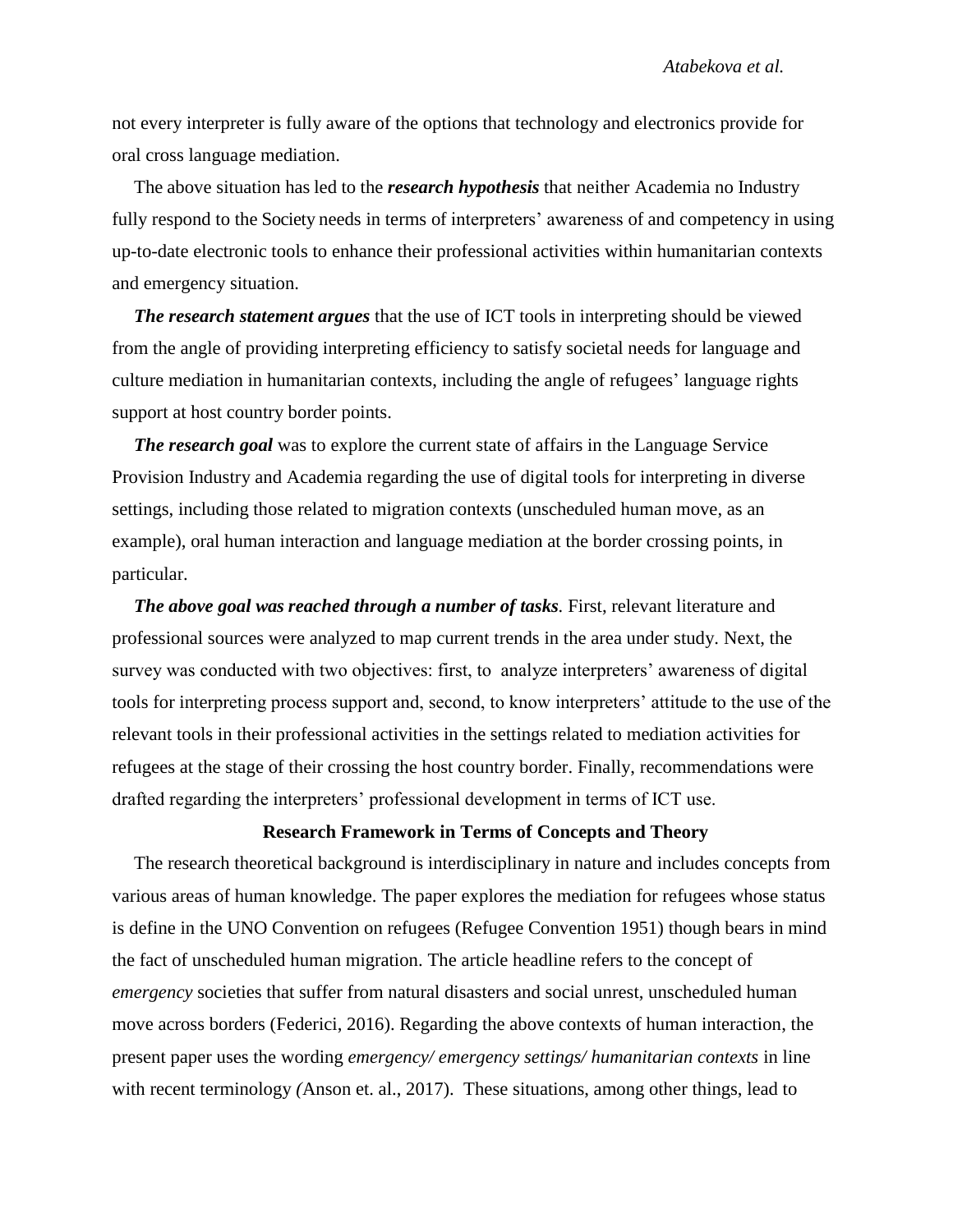multilingual repertoires, unpredictable scenarios of interaction among representatives of different language and cultures. The process aims to bridge the diverse communities through the process of cross-cultural mediation that is implemented across continents, in various dimensions, including politics administrative, legal, social, educational, and other settings (Hlavac et.al., 2018, Keating Marshall, Bokhorst‐Heng 2018). The present research assumes that mediation uses divers tools, including sound, visual, verbal techniques; interpretation and translation are considered as inherent components of intercultural mediation (Liddicoat 2016). Bearing in mind the digital nature of the modern world the authors of the paper agree that the agenda of human interaction in emergencies may include issues related to computer-aided online (and mobile) applications that "can connect those in need, aid workers, interpreters (CDAC, 2014).

The present research also takes into account the area of research and practice that develops under the umbrella of "computer-assisted interpreting" (CAI) within Translation and Interpreting Studies. Scholars use the CAI term to discuss tools that are specifically designed to support interpreting activities. The respective studies cover three major areas: research, education and professional practice (Russo, et.al 2018). Currently scholars distinguish a number of types for CAI, including software for terminology extraction and glossary building, soft for note-taking in the course of interpreting, CAI tools for training, and other applications (Corpas Pastor, 2017). Researchers state that there is little attention from the language industry, business, universities to the interpreting software capacity and prospects and underline that a lot of theoretical tasks and empirical studies lie ahead (Fantinuoli, 2018). However, it seems possible to follow those scholars who use the wording of *ICT tools for interpreting* (Winteringham, 2010) as this concept choice provides a broader vision of the phenomenon under study and covers the above mentioned subdivisions. Bering in mind the above the concept, interpreters are technology users, and they should be part of empirical and theoretical analysis regarding process, contexts, products, quality issues concerning the ICT use in the interpreting activities. This framework of concepts and theory responds to the research statement, goals and tasks.

### **Literature Review**

The review of relevant literature reveals that neither Academia nor Industry produces a unanimous opinion on the technology for interpreters' support (Costa et al., 2014, Rütten, 2015). Scholars point out rather difficult relationship between interpreters and ICT tools (Drechsel, 2013/2015). Research by D. Berber (2006) revealed a rather serious opposition to the use of ICT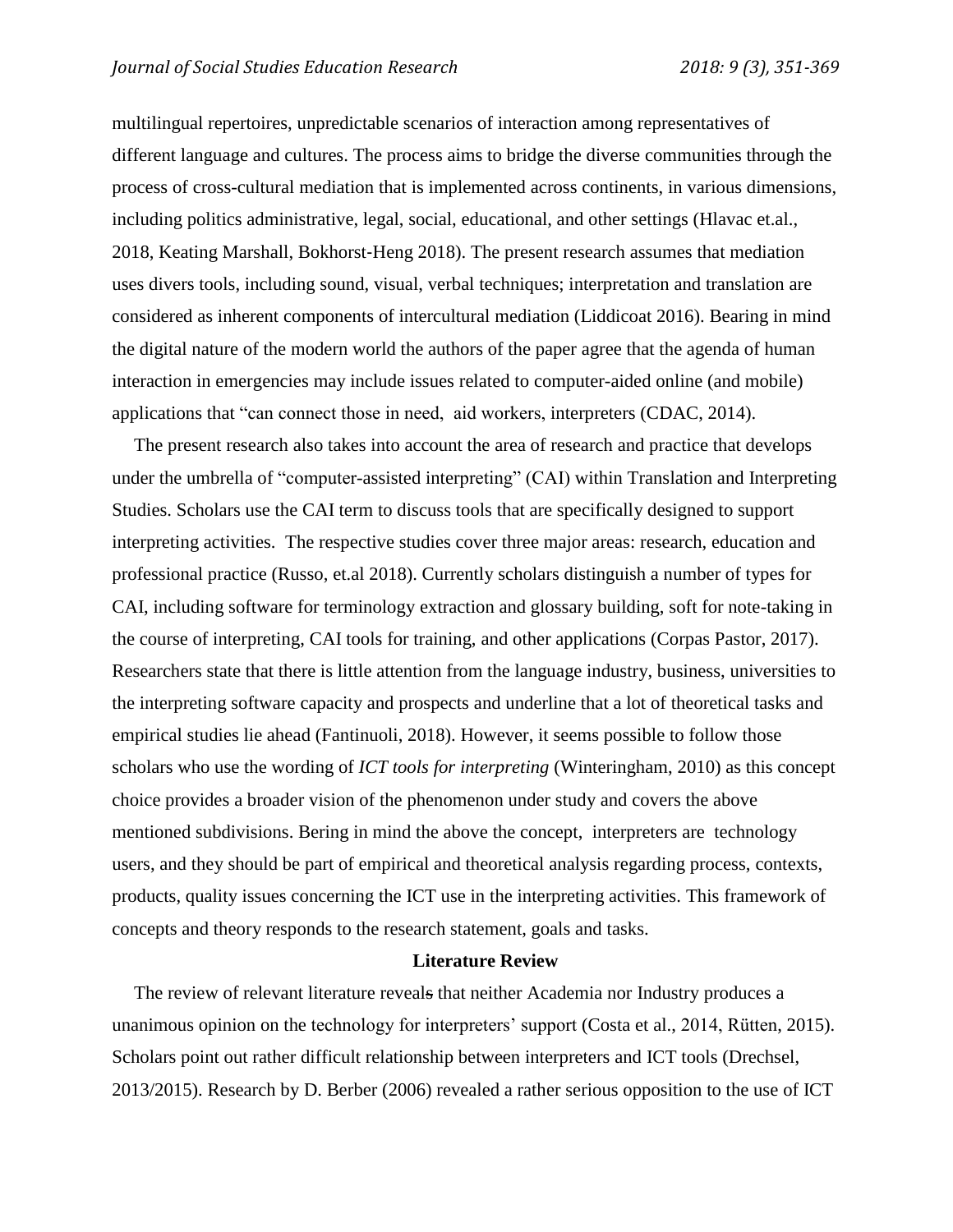technologies by interpreters through conference interpreting. According to recent studies on interpreters' use of technology during an interpretation, 48.12% of the interpreters answered "yes", whilst 36.84% answered "no", with bilingual dictionaries and glossaries mentioned as first hand aid (Corpas Pastor & May Fern, 2016, p. 34).

Regarding the research field, even monographs that pretend to cover ICT for both translation and interpretation focus mostly on CAT tools for translators and leave little space to descriptions of tools that currently exist at interpreters' disposal (see, for instance Corpas Pastor & Duran Munoz, 2018).

The above situation does not look very surprising. Scholars explain that challenges to ICT developments for interpreters' rest on the ambiguity and vagueness of oral communication, its spontaneous nature that provides limited opportunities in terms of predictability of language forms choice.

Nonetheless, there is a number of research papers regarding software for the interpreters to enhance their professional activities' quality (Beagley, 2016; Mas-Jones, 2016; Silva, 2015).

Serious attention has been drawn to terminology and document management issues for interpreters' activities (Bilgen, 2009; Rodrıguez & Schnell, 2009; Will, 2007; Duflou, 2015). Scholars have conducted pilot studies regarding digital pen (Orlando, 2015) and tablet (Goldsmith 2017) use for consecutive interpreting.

Special emphasis is laid on ICT and language localization through interpreters' work. Thus, N. Kelly (2009) describes particular tools for remote interpreters who work with divers national variants.

As technological background for technology-supported interpreting rests on the automatic speech recognition (ASR) there is a trend to consider tools that operate as virtual language assistants. One of the examples is Siri apps that can support language translation (Lucas, 2017). Moreover, scholars look at the prospective of artificial intelligence integration into the interpreting practice (Yu & Deng, 2015).

Although most researchers agree that artificial intelligence development have has not yet reached the level of full scale interpreting capacity, the respective tools provide exciting training resources in terms of databases for training and distance learning (remote) activities (Lim, 2014).

The literature review confirms that both the Academia and Industry focus on the interpreters'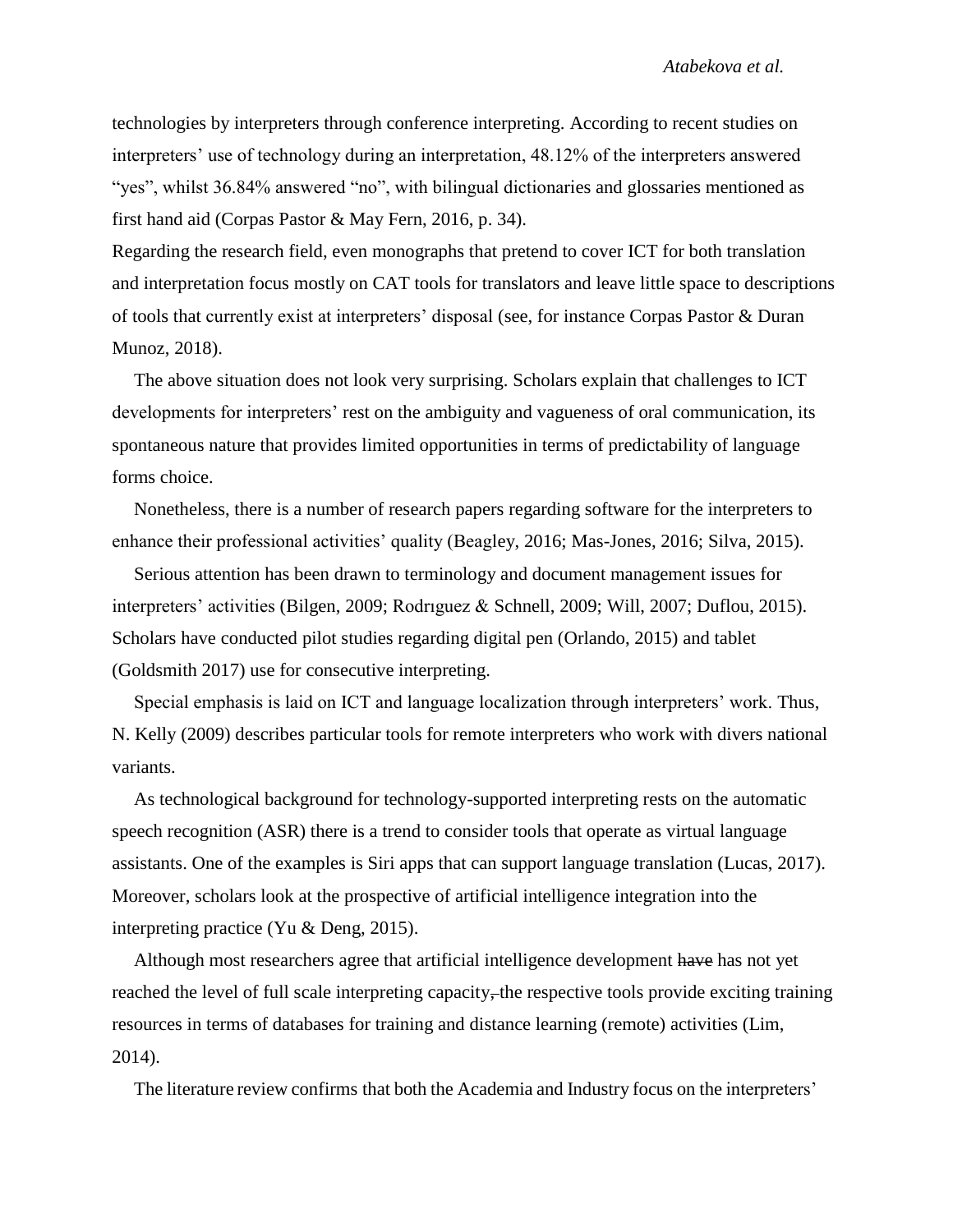competence and practice regarding ICT use for professional activities (Wang, 2016). There is a considerable number of papers regarding the ICT tools for interpreters' training. Scholars agree on the ICT impact on interpreting environment (Sandrelli 2015). The relevant papers focus on various devices (gadgets), tools for corpora driven interpreters' training and electronic resources (speech repositories, video collections) for interpreters' self- and classroom learning (Fantinuoli, 2017a).

To sum up, in terms of academic publications there is vision for digital potential for interpreters' work support. However, there is no consistent and compatible evidence regarding interpreters' opinions on ICT use through their professional pre-booth, in-booth activities, or during consecutive interpreting. Therefore, despite the present research conceptual vision of interpreters as potential subject for empirical and theoretical analysis regarding ICT use in the interpreting activities, interpreters' voices are still on the sidelines.

Moreover, the issue of ICT use in emergencies (O'Brien, 2016) with regard to specifics of ICT-assisted interpreting in the mentioned context has not become subject to research either.

The literature review confirmed the relevance of the research statement, goal and tasks.

### **Methodology**

The research rested on the qualitative approach to the methodology design as the present study aimed to explore interpreters' opinions and professional practices. Qualitative paradigm has been chosen as it allows researchers to go beyond numbers, explore human behavior in specific contexts, focus on planning and policies (Gaber & Gaber, 2017).

# *Methods*

The methodology combined desk and field studies. The literature review strived to identify current state of affairs and promising practices regarding the use of gadgets and digital software to enhance interpreter's activities to mediate communication among refugees and host country authorities and communities.

The empirical analysis aimed to explore Interpreters' opinions and experience regarding benefits that various ICT tools provide for their professional activities.

The open-ended questionnaire was designed for interpreters' on-line survey. The survey was conducted during October 2017-March 2018.

The open-ended type was selected as it can provide richer and more individual responses. Scholars agree that it is useful in case the researcher is not sure what the responses might be, and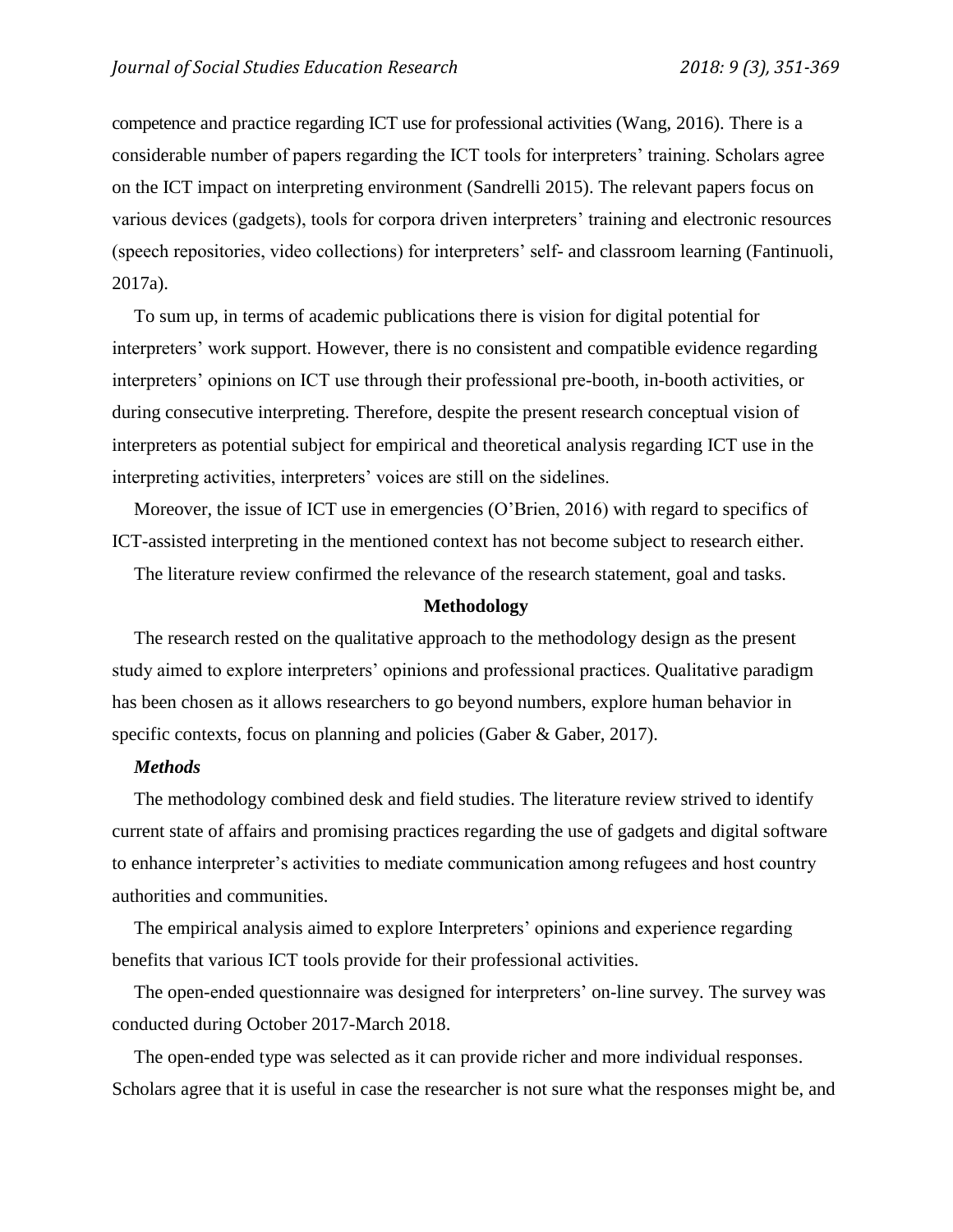it encourages more detailed feedback (Lupia, 2018).

The survey list included the following questions.

 What ICT tools do you use in your interpreting practice? (please, write down concrete the soft)

What are the reasons for choice? ( please, provide free style comments)

• Did your university course focus on ICT tools for interpreting? (yes/no, provide free style comments , if any)

 What ICT tools for interpreting were you told about and used during your university studies? (yes/no, provide free style comments , if any)

 What is your opinion on your degree program regarding the awareness of and competence in the use of ICT for interpreting? (please, provide free style comments)

• How did you use ICT tools in the course of your r mediation activities for refugees and host country authorities at the border crossing points, temporary shelter camps, etc.? (please, provide free style comments)

The Typeform tool was used as the soft allows researchers to design surveys through conversational data collection methods thus, creating quasi real-life interviewing process, and offers a simple user friendly interface

Cluster, factor, discriminant types of analysis were implemented to identify statistically significant variables. The SPSS was used for data processing.

# *Respondents Profile*

Professional interpreters engaged in the survey. The respondents' team was built up through on-line announcement and invitation to take part in the empirical research. The respondents' pool combined professionals who hold university degree and professional certification in interpreting. The invitation particularly underlined that pilot study required those who had experience in working with refugees just making their first steps on the territory of the host country.

The variables included age, gender, country origin, length of professional activities, the mode of employment (in- house or freelancer), experience in various interpreting settings (business, academic, public service, emergency).

The selection procedure aimed to balance the mentioned variables. Totally 111 respondents participated in the experiment. They represented 7 countries, including Austria, Afghanistan,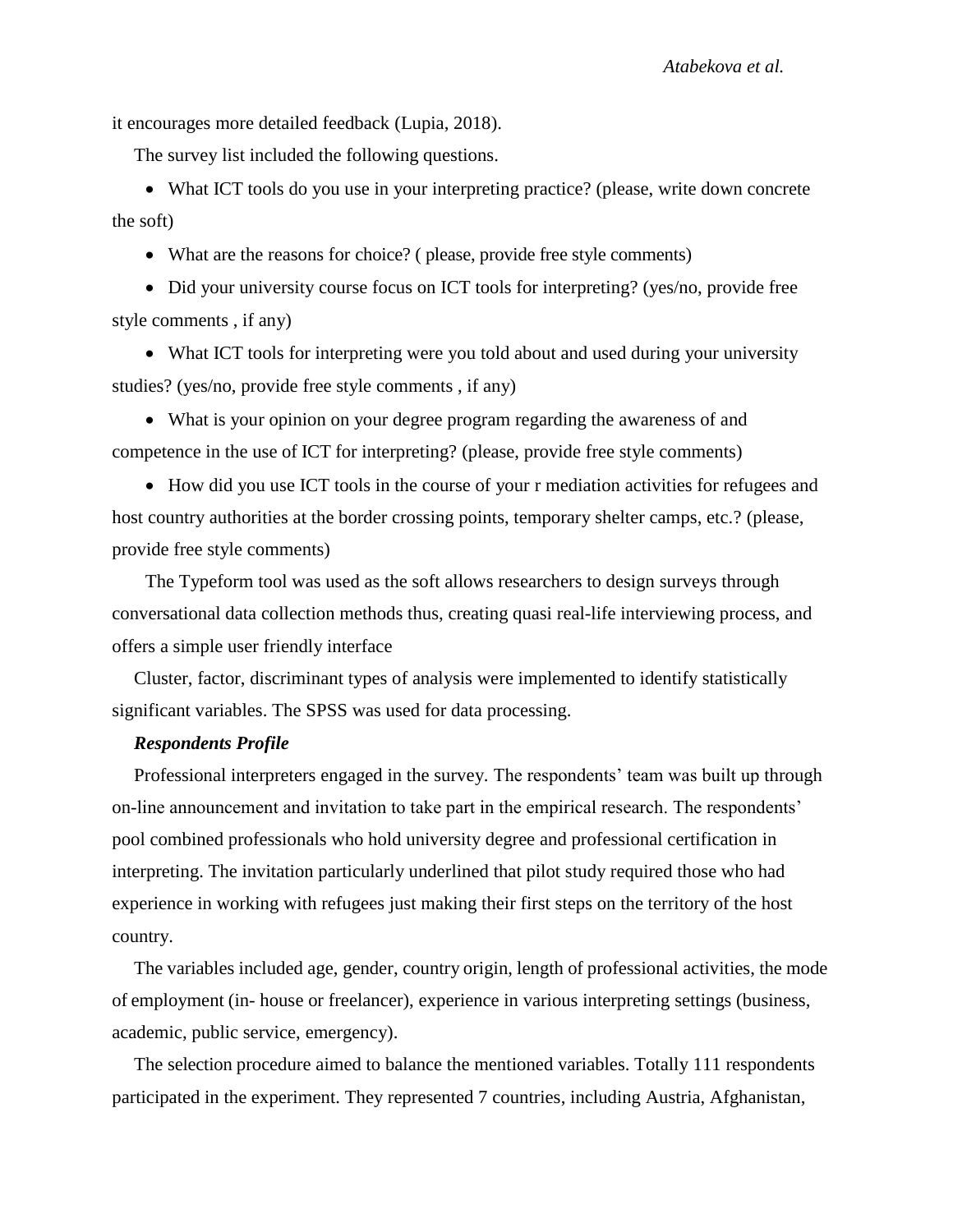Greece, Italy, Russia, Spain, Turkey. The respondents asked to treat their personal data regarding the name and surname, the university they graduated from, the employer's details as strictly confidential.

The proportion of participants to the survey also accounted for the balanced distribution of the above mentioned variables.

# **Research Results and Discussion**

The research moved forward with mapping the respondents' awareness of up-to-date tools to support their professional activities.

The interpreters have provided their personal lists of software they use for enhancing their professional activities quality. The respective clusters were identified and are shown in Table 1.

# **Table 1**

*Clusters characterizing respondents' views on choosing digital tools for interpreting*

| <b>Clusters</b>                                    | of<br>respondents<br>who<br><b>Percentage</b><br>mentioned the tool |
|----------------------------------------------------|---------------------------------------------------------------------|
| LookUp                                             | 79%                                                                 |
| Interpreter's Wizard                               | 71%                                                                 |
| <b>InterpretBank</b>                               | 63%                                                                 |
| Intragloss                                         | 56%                                                                 |
| Interplex UE                                       | 54%                                                                 |
| <b>Apalon Apps</b>                                 | 43%                                                                 |
| Google Speech Translator                           | 41%                                                                 |
| Microsoft Translator Speech                        | 41%                                                                 |
| Real-Time Voice Translation (Translate Your World) | 32%                                                                 |

The links to the above tools are mentioned in the reference list. The factors that influenced the respondents' opinions covered the interpreters' opinion on the level of service quality provision for multiple settings ranging from pre-interpreting activities to consecutive and simultaneous interpreting. The factor was mentioned by 100% of respondents (0, 989). Another factor covered the tools dependence on the platform. The factor was mentioned by 87% of respondents (0, 876).

To comment on the interpreters' opinions, it is useful to explain a number of points.

*LookUp* provides services for commercial use, it allows for management of multilingual glossary management tool for Windows. It can be used with visual support during simultaneous interpreting.

*Interpreter's Wizard* is a free iPad application that helps to manage and visualize bilingual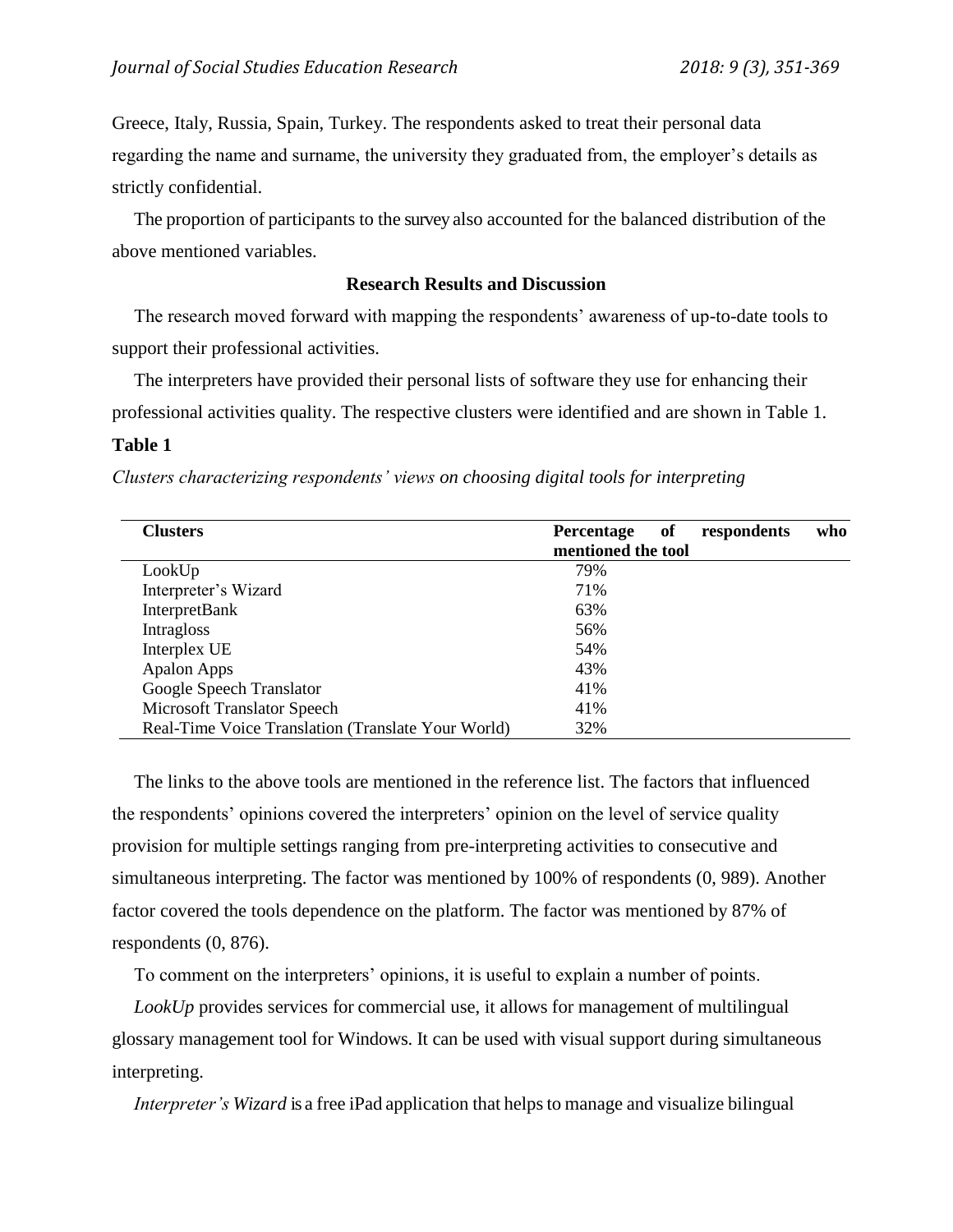glossariesin a booth. The above mentioned tools are up-to date and differ in terms of platform dependence. This factor explains a slight dominance of *LookUp* over *Interpreter's Wizard* due to Interpreter's Wizard free iPad application.

Further discussion provides comments on *InterpretBank, Intragloss*, and *Interplex UE* use.

The three tools focus on terminology management functions. Nonetheless, they differ in terms of service scale provision. Thus, *InterpreterBank has*some preferences in interpreters' views due to three modes it provides: the creation and management of multilingual glossaries (*TermMod*e), the analysis of the mentioned glossaries (*MemoryMode*), and the opportunity to use the above data during interpreting in a booth (*ConferenceMode*).

*Intragloss* provides particular grounds for interpreters' pre-booth activities regarding the performance and comparison of documents and terminology. Scholars specify that it is extremely useful to draft and manage glossaries for particular events.

*Interplex* allows users to group all terms relating to a particular subject or field into multilingual glossaries that can be searched in an instant.

The last four tools (*Apalon Apps,Google Speech Translator, Microsoft Translator Speech, Real-Time Voice Translation*) provide real-time voice translation (Speech –to-Speech, and Speech-to Text) into dozens of languages, depending on a concrete tool.

The discriminant analysis identified the respondents' length of professional activities,  $(\lambda =$ 0,243,  $\gamma$ 2 = 4,65, p <0,01), their mode of employment as statistically significant – only in-house interpreters with 5+ yearlong working experience strongly and consistently differentiated the above tools ( $\lambda = 0.341$ ,  $\chi$ 2 = 3,65, p <0,02). Moreover, 98% of the respondents with experience of working in emergency settings mentioned oral speech recognition tool as compared with only 5% of the interpreters without working experience in such a domain. In this contexts particular emphasis was laid on speech recognition software.

As the table shows, the respondents mentioned Apalon Apps, Google Speech Translator, Microsoft Translator Speech, Real-Time Voice Translation (Translate Your World) tools. Regarding the respondents' reference to these tools, the discriminant analysis identified the respondents' experience of working in interpreting in emergency settings without any preinterpreting paper support as the statistically significant variable ( $\lambda$ = 0,241,  $\gamma$ 2 = 4,68, p <0,02).

The above data bring to light evidence related to the automatic speech recognition (ASR) incorporation in the interpreting practice regarding humanitarian and emergency settings. Earlier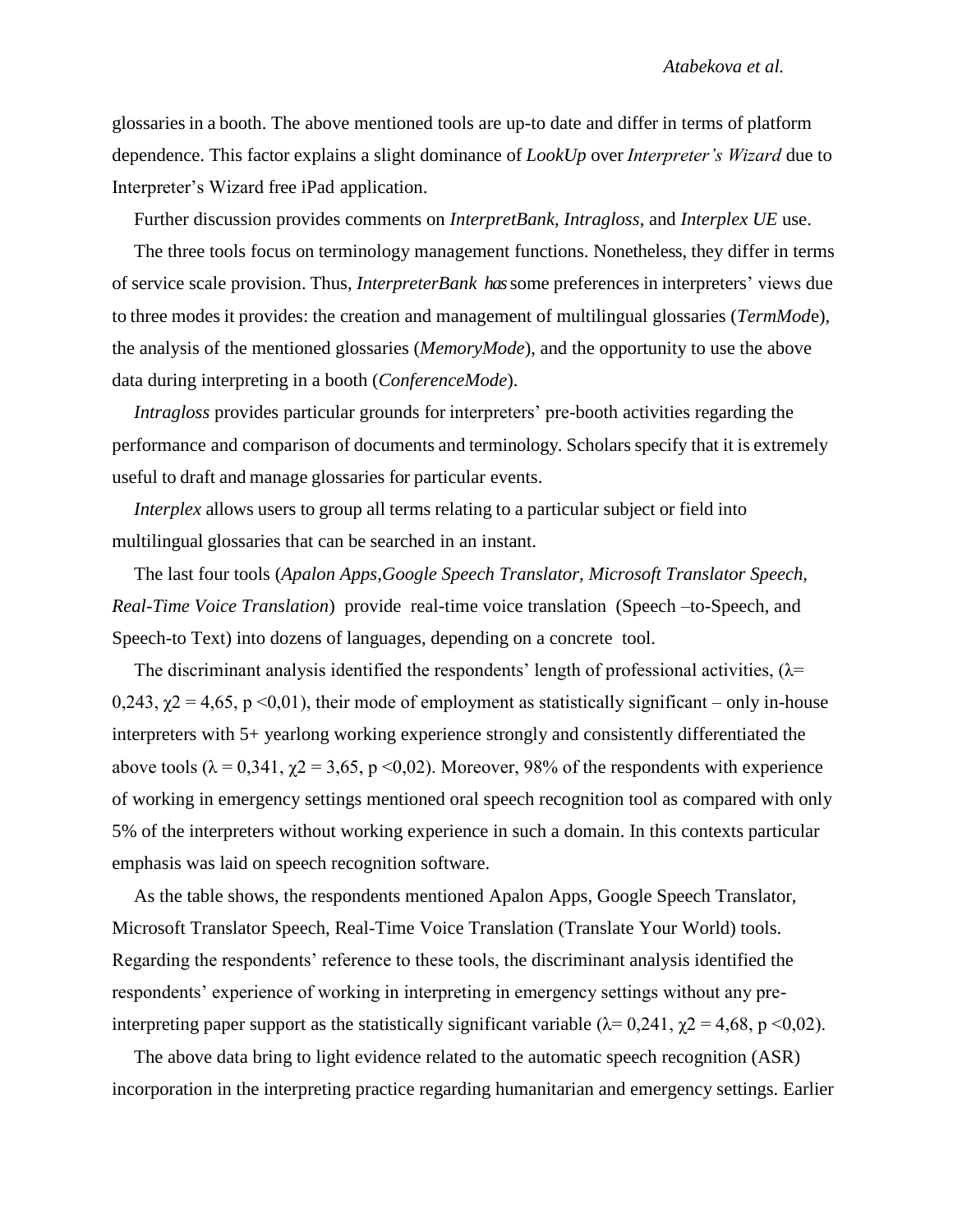studies underlined the timeliness of ASR inclusion in the agenda of language specialists' training (Yu, Deng, 2015) and computer-assisted interpreting software (Fantinuoli, 2017b).

Further, the research focused on respondents' reasons for choosing tools for interpreting. The survey resulted in the list of clusters that are specified in Table 2.

### **Table 2**

*Clusters characterizing respondents' reasons for choosing tools for interpreting*

| <b>Clusters</b>                                                           | Percentage of respondents who<br>mentioned the item |
|---------------------------------------------------------------------------|-----------------------------------------------------|
| The opportunity to use the tool for multiple/single tasks                 | 100%                                                |
| The opportunity to use the tool for the required working language<br>pair | 100\%                                               |
| The level of complexity to use the tool                                   | 73%                                                 |
| The price of the tool                                                     | 43%                                                 |

The above data confirms that interpreters value the tool efficiency with regard to the level of service quality in various contexts, the opportunity to use the tool for one or for many purposes and the opportunity to use the tool for the required working language pair. The factor was mentioned by 100% of the respondents (0, 989).

With regard to Table 2 data it is important to take into account the fact that interpreters can be differently ranked in terms of their digital competence. The easier the tool is, the more it is preferred for professional use. This factor was mentioned by 78% of the respondents (0,776).

Another factor covered the cost of using the listed tools. The factor was specified by 43% of those interviewed (0, 428).

The discriminant analysis identified as statistically significant the respondents' length of professional activities,  $(\lambda = 0.547, \gamma = 4.65, p < 0.03)$  and the mode of employment – only inhouse interpreters mentioned the item ( $(\lambda = 0.413, \gamma = 3.65, \gamma < 0.03)$ ).

The present findings lay grounds for the argument on the timeliness of moving from the general corpus-based terminological preparation for interpreting (Xu, 2018) to specific multilingual corpora for interpreting in humanitarian contexts and emergencies.

Furthermore, the above data correlates with scholars' assumptions regarding the importance of multifunctional nature of digital tools for interpreters (Prandi, 2017), the idea of digital platform that that could integrate diverse functions and operations supporting interpreters' work in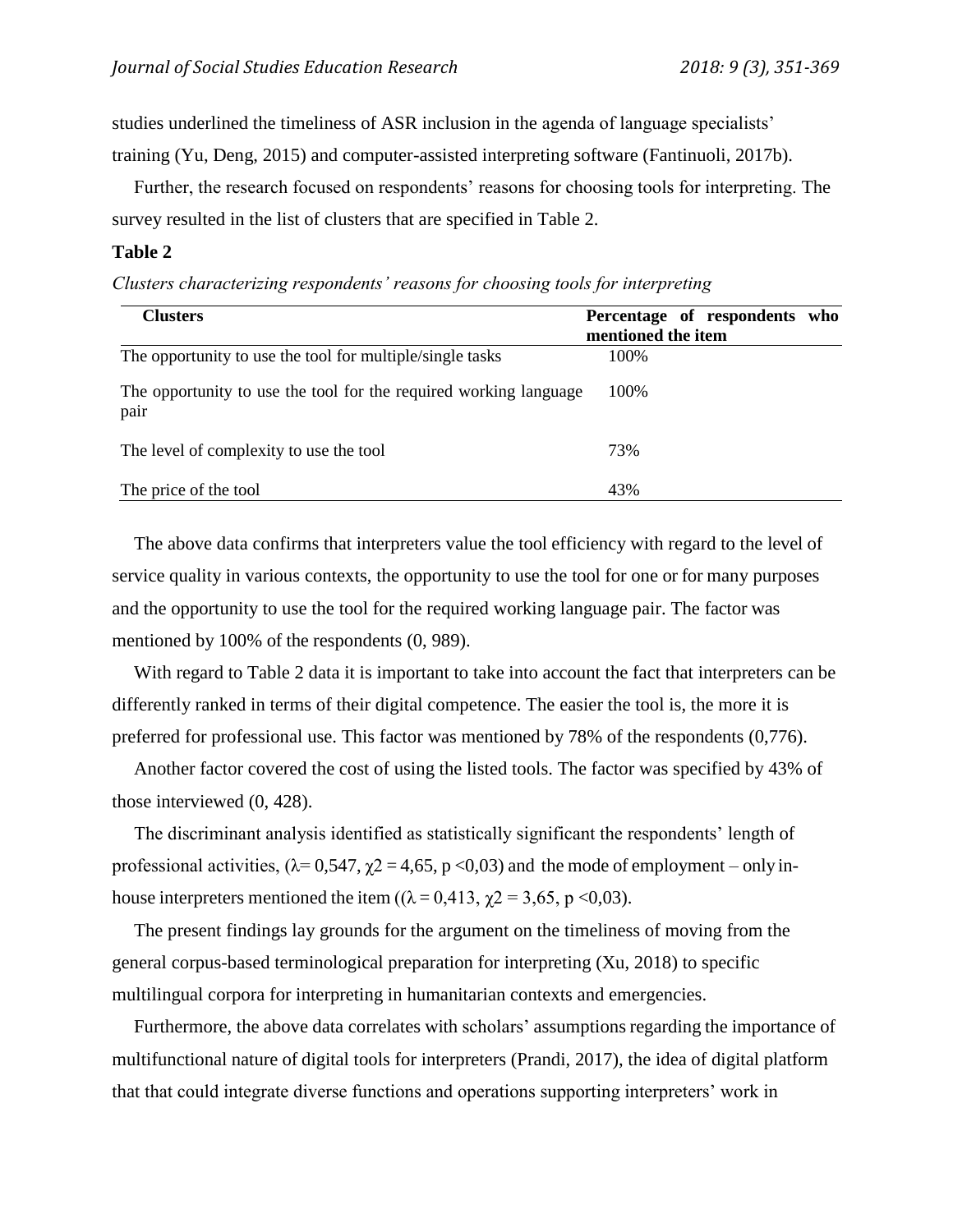various settings (Fantinuoli, 2017b). The present survey results confirm the timeliness of this criterion regarding the design and selection of digital tools for cross-cultural mediation in the contexts under study.

The next step of the present research was taken to identify the respondents' views on their degree programs efficiency regarding the incorporation of digital tools for interpreters' support in the academic curriculum.

The findings of the mentioned research stage look rather disappointing (see Table 3). The majority of the respondents failed to recall positive input of the university programs they graduated from regarding the respective program relevance. Only 21% of the respondents acknowledged their degree program relevance regarding students' awareness of software and tools that the modern interpreter can integrate into his/her professional activities.

And only 17% of the interpreters confirmed their degree program relevance in terms of students' awareness of settings/tasks for which the tool can be used (see Table 3 data).

# **Table 3**

*Clusters characterizing respondents' views on their degree programs support regarding the use of digital tools for interpreting settings*

| <b>Clusters</b>                                                                                                                                                       | <b>Percentage</b><br>respondents<br>mentioned the item | of<br>who |
|-----------------------------------------------------------------------------------------------------------------------------------------------------------------------|--------------------------------------------------------|-----------|
| The degree program relevance regarding students' awareness of software and<br>tools that the modern interpreter can integrate into his/her professional<br>activities | 21%                                                    |           |
| The degree program relevance regarding students' awareness of settings/tasks                                                                                          | 17%                                                    |           |

for which the ICT tools can be used

The factor analysis of the above clusters revealed that the above data confirm interpreting industry's assumptions that graduate interpreters lack both knowledge and skills regarding efficient tools for interpreters' activities support. Moreover, the survey resultslet the authors argue forstronger requirements to interpreter's degree program curriculum. The factor was mentioned by 100% of the respondents (0,979).

The survey results made it possible to state that interpreters' classroom activities within the Academia environments should be linked to real-life practice. The factor was mentioned by 100% of the respondents(0, 989).

The discriminant analysis did not identify any variables as statistically significant. This means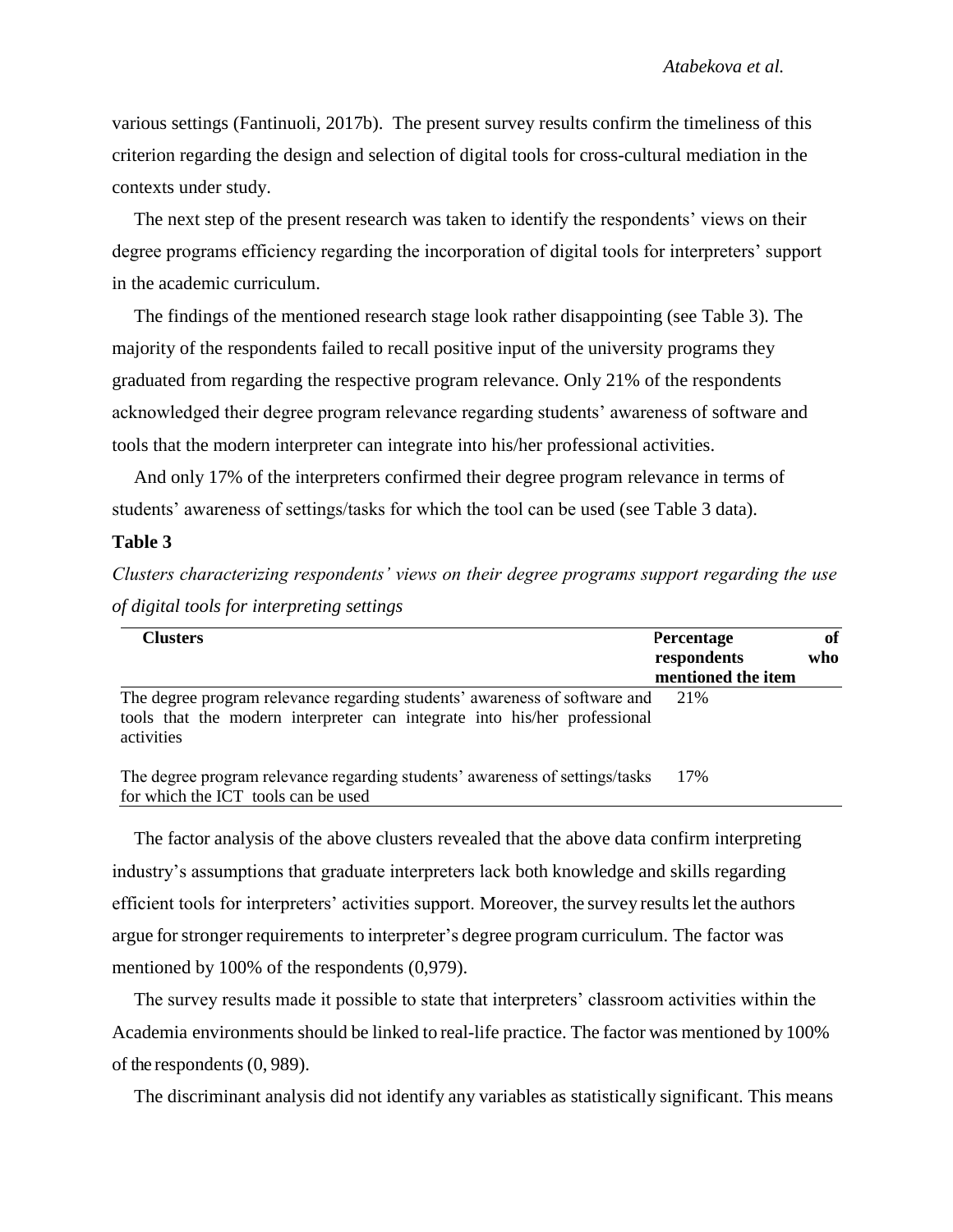that currently most university degree programs fail to respond to the Interpreting Industry realities in terms of raising students' awareness and expertise in the area of digital tools application in interpreters' professional practice.

Similar thoughts were mentioned earlier by J. Pan (2016), who argued for "situated simultaneous interpreting". The present research findings confirm the importance of this approach regarding ICT use in cross-cultural mediation with refugees in emergency and humanitarian contexts.

Furthermore, the present survey results support scholars' statements on the importance of designing specific digital platforms for interpreters' training and profession al development. Earlier pilot tools (see, for instance so-called "3D Virtual World for interpreter training" in Braun et al., 2013) should be taken into account and enriched through integration of empirical data

The final stage of pilot experiment focused on interpreters' use of digital tools and gadgets during their mediation activities in emergency settings including the situations when they had to mediate among refugees and host country authorities at the border crossing points, temporary shelter camps, etc.

The survey results made it possible to identify clusters regarding the ways interpreters use the tools under study for language and culture mediation in the above settings (see Table 4).

# **Table 4**

*Clusters characterizing respondents' views regarding the ways interpreters use the tools under study for language and culture mediation in the discussed settings*

| <b>Clusters</b>                                 | Percentage of respondents who |
|-------------------------------------------------|-------------------------------|
|                                                 | mentioned the item            |
| Terminology management and bilingual glossaries | 97%                           |
| Translation of required documents               | 91%                           |
| Oral cross language communication               | 42%                           |

The above data confirms that interpreters consider the relevance of digital tools used primarily in terms of their professional support at the pre-interpreting stage. The factor was mentioned by 97% of the respondents (0, 961).

It is interesting to mention that discriminant analysis revealed as statistically significant the following variables:

- the length of professional experience ( $\lambda$ = 0,263,  $\chi$ 2 = 3,61, p <0,01), interpreters with less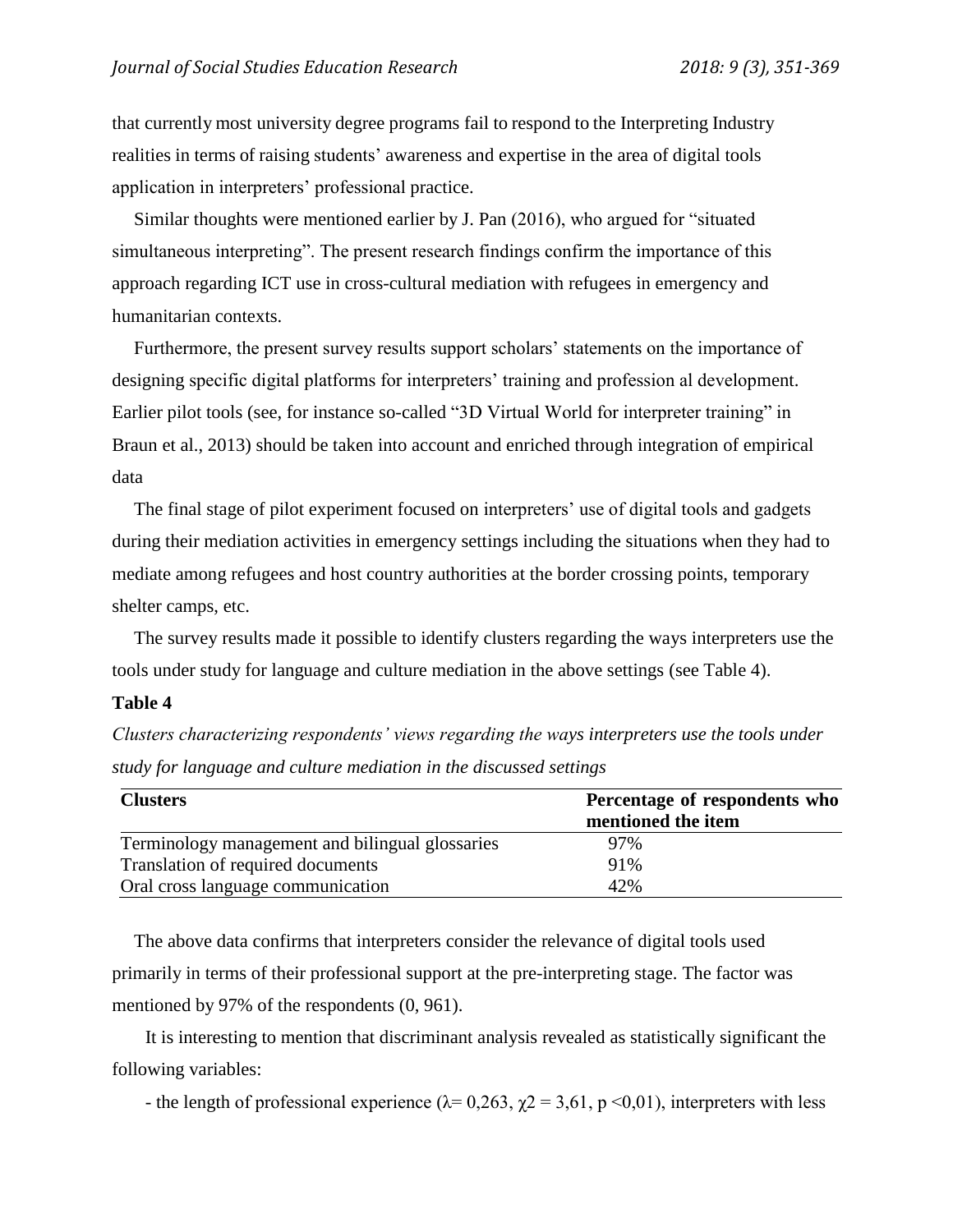than 5+ years of working experience made a part of all three clusters, while professionals with over 5+ years of working experience formed mostly the first and the second clusters;

- the mode of employment ( $\lambda = 0.321$ ,  $\gamma = 2.78$ , p < 0.02), freelancers made a part of all three clusters, while in-house mediators confirmed the ICT use within the first two clusters;

- type of professional certification ( $\lambda$ = 0,351,  $\chi$ 2 = 2,61, p < 0,001), interpreters with professional certification without university degree were present in all three clusters, while interpreters with university degree confirmed the ICT use mostly within the first two clusters.

The research findings enhance previous data concerning interpreters' views on technology (Corpas Pastor, May Fern, 2016) with latest updates on meaningful variables that explain interpreters' attitudes to computer-assisted interpreting. Among these variables, the type of interpreting settings plays a significant role. This goes in line with the recent statement on the arguments for settings-oriented approach to studies of computer-assisted interpreting (Fantinuoli, 2018) that laid general theoretical grounds hereto. The present research findings have shown promise for further discussion on ICT use specifics regarding cross-cultural mediation in humanitarian and emergency settings.

Besides, the research shows that interpreters who have experience in working with refugees in humanitarian or emergency contexts related to unscheduled human move to other countries due to natural or human-made crisis integrate various tools to enhance their communication productivity. This point enhances earlier data on language technologies use in disaster aid (Rogl, 2017).

To sum up, the interpreters' survey confirmed the background interpreting community principle according to which technology should matter to interpreters only to the extent it helps interpreters to add value to their clients (Downie, 2016), support the interpreter in the face of emerging challenges.

Winding up the description of the results and their discussion, the findings confirmed the research hypothesis. Neither Academia nor the Interpreting Industry considers interpreters' awareness of and competency in using up-to-date ICT tools from the angle of societal needs. The Above communities do not consistently integrate ICT tools in the institutional discussion on interpreters' professional capacity in the course of interpreting in socially significant areas, related to humanitarian and emergency contexts in general, and to communication with refugees at the border crossing areas and temporary shelters, in particular.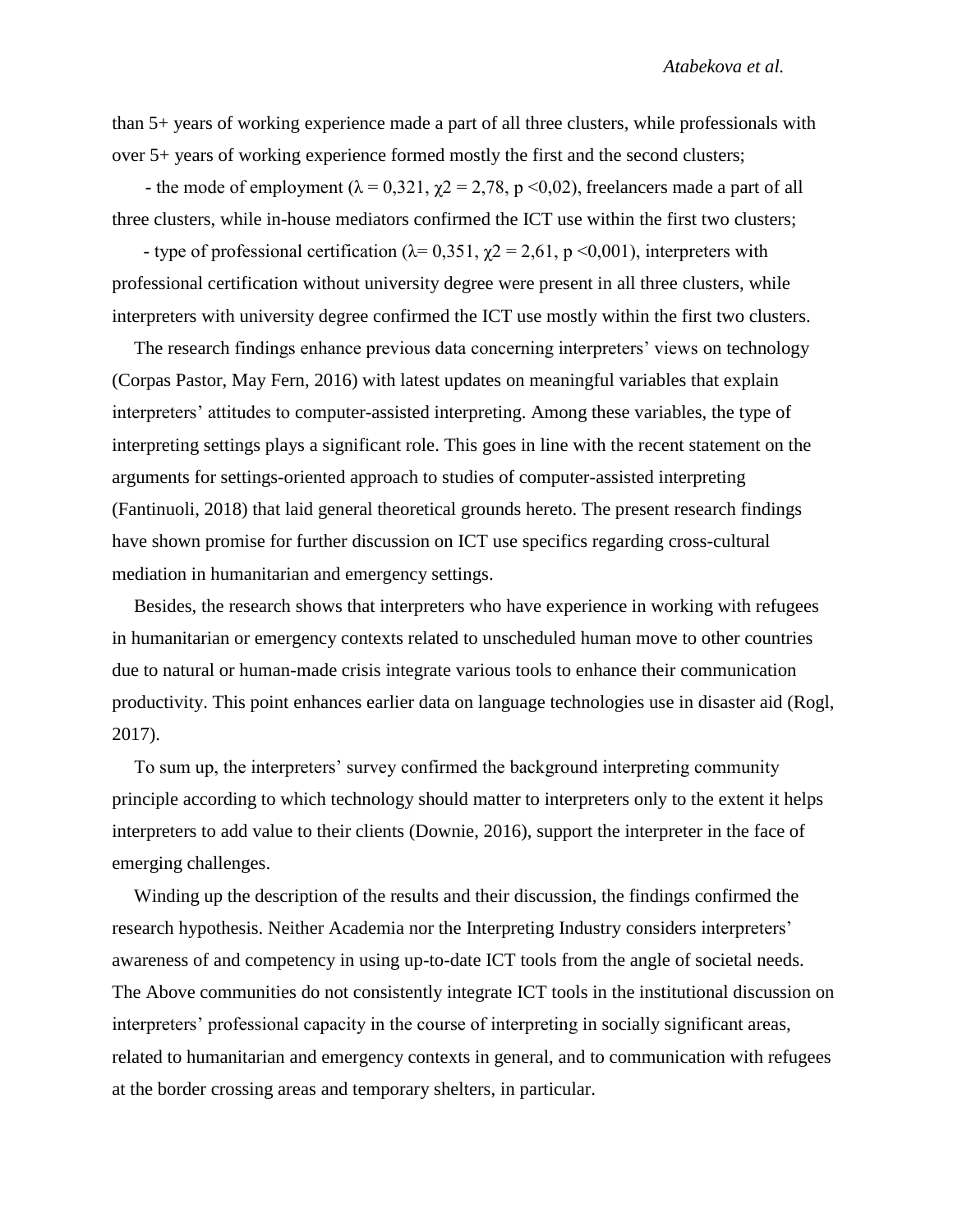The pilot survey findings helped to specify current state of affairs in the Language Service Provision Industry and Academia regarding the use of ICT for interpreting in diverse settings, including migration contexts, oral human interaction and language mediation at the border crossing points and temporary shelters, in particular.

The research on technology-assisted interpreting makes it possible for the authors to specify the following points:

- there are ICT tools that language service providers use to communicate with refugees in emergency contexts

- there is urgent need for language service providers' awareness of ICT tools for language and culture mediation in emergency settings in general, and for communication with refugees at the border crossing points, in particular

- it is timely to consider specific language service providers' skills to use ICT tools that are vital for human efficiency in social communication in emergency settings

- there is lack of Academia' s focus on ICT tools for interpreting

- it is timely to revise Academia's vision at technology use for interpreting as oral mediation in emergency contexts

- recommendations should be drafted regarding specific content for language service providers' training to enhance their professional capacity at the border crossing points (as example of emergency contexts).

### **Conclusions and Limitations**

The research results made it possible to make some recommendations to the education policy makers, university faculty who deal with Academia-based interpreter /mediator training, to the Language Service Provision Industry, and Interpreters' Community, as well.

The university faculty and management should bear in mind the latest developments in digital tools that can be of use and support for interpreters' work. The research results confirmed the relevance of the analyzed tools inclusion in the academic curriculum for interpreters-to-be. Consequently, course directors should renew the educational aids not only regarding the date of their publication but also taking into account the technological advance in the area under study. Constant consultation with the Industry representatives (or even their involvement in the training process) should become a standard practice for academic training.

Moreover, the research findings allow for specifics of the curriculum particular requirements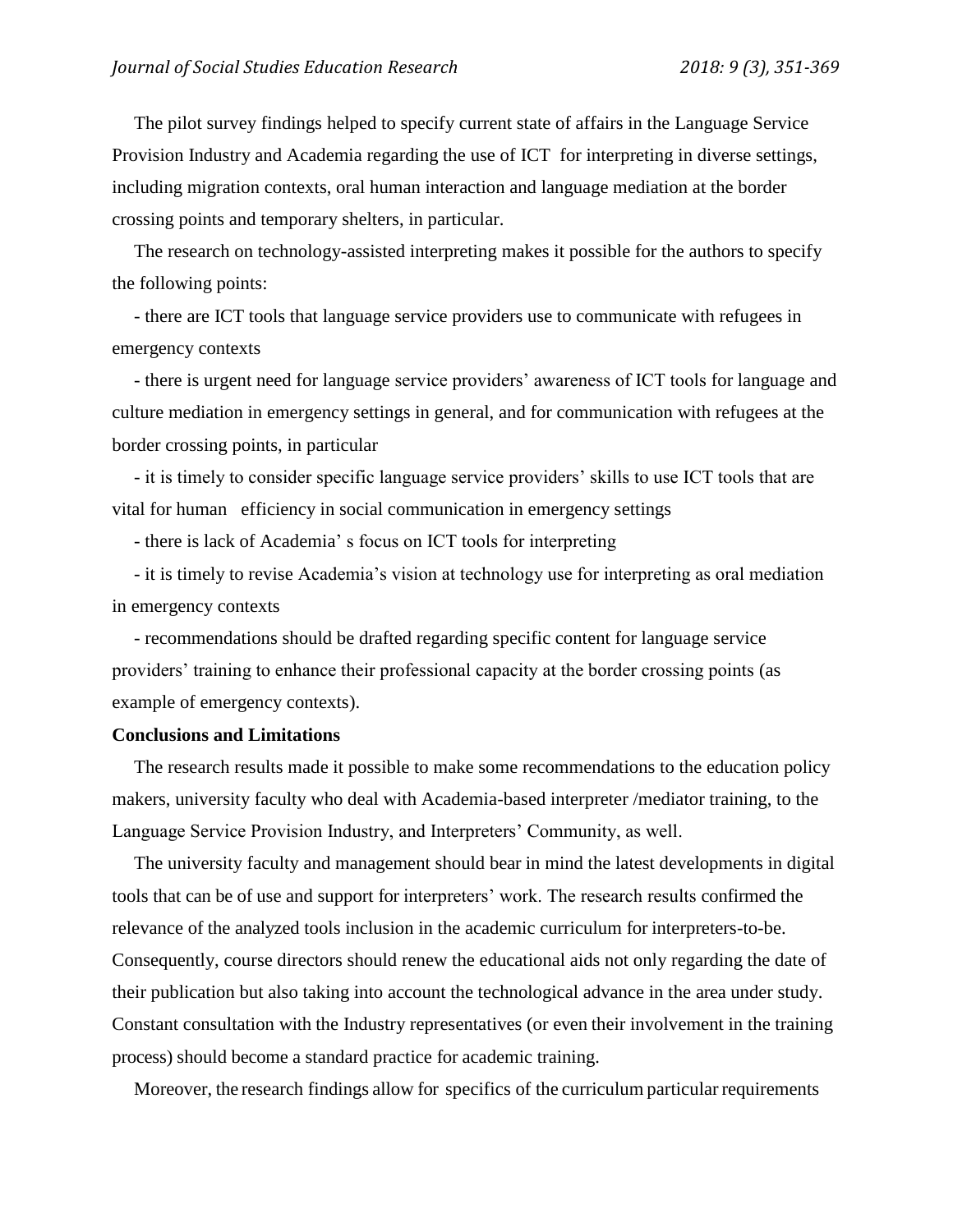regarding interpreters' training. Thus, we would like to offer the development of a course on the Latest Developments in the Software for Interpreters. The course should go beyond generalized narrations on the new digital tools. The above course is expected to provide a specific list of software that can support interpreting process and train studentsin using the relevant tools. Such a vision requires higher and up-to-date level of the trainers' professional competence.

The research findings confirmed the importance of the curriculum that should integrate technology-enhanced training, research, and the Industry requirements. Specific emphasis should be laid on integrating high-efficiency and multi-functional digital solutions for interpreters into the list of educational aids. The relevant tools are expected to be easily tailored for various event settings. Particular attention should be drawn to those tools that can provide for the interpretation being delivered straight to mobile devices.

The research outcomes have theoretical relevance and practical value. The theoretical importance results from the research contribution to the methodological instruments for further studies of social communication in emergency settings of multicultural community members' interaction. The research data provides broader understanding of the concept of social communication in emergency settings with regard to emerging communication practices and contexts, including ICT –facilitated interaction with refugees at border crossing points.

The practical importance stems from the fact that research materials can be used by national Agencies that deal with refugees for designing guides to use digital tools for professional activities regarding refugees' arrival and settlement management, possible use of the data obtained for the development of training courses for language service providers, etc.

The present research mapped preliminary trends and general tendencies regarding the ICT use for communication with refugees in emergency settings. Further research is required in terms of different target audiences involved, software used in different geographical regions and communication settings, for interpreting within different particular language pairs.

#### **Acknowledgements**

The authors express their deep gratitude to the interpreters who agreed to take part in the empirical studies and the survey as interpreting for refugees is a really sensitive issue bearing in mind the strict regulation of interpreter's professional code of ethics in terms of personal data nondisclosure.

The publication was prepared as part of RUDN University program 5-100, research project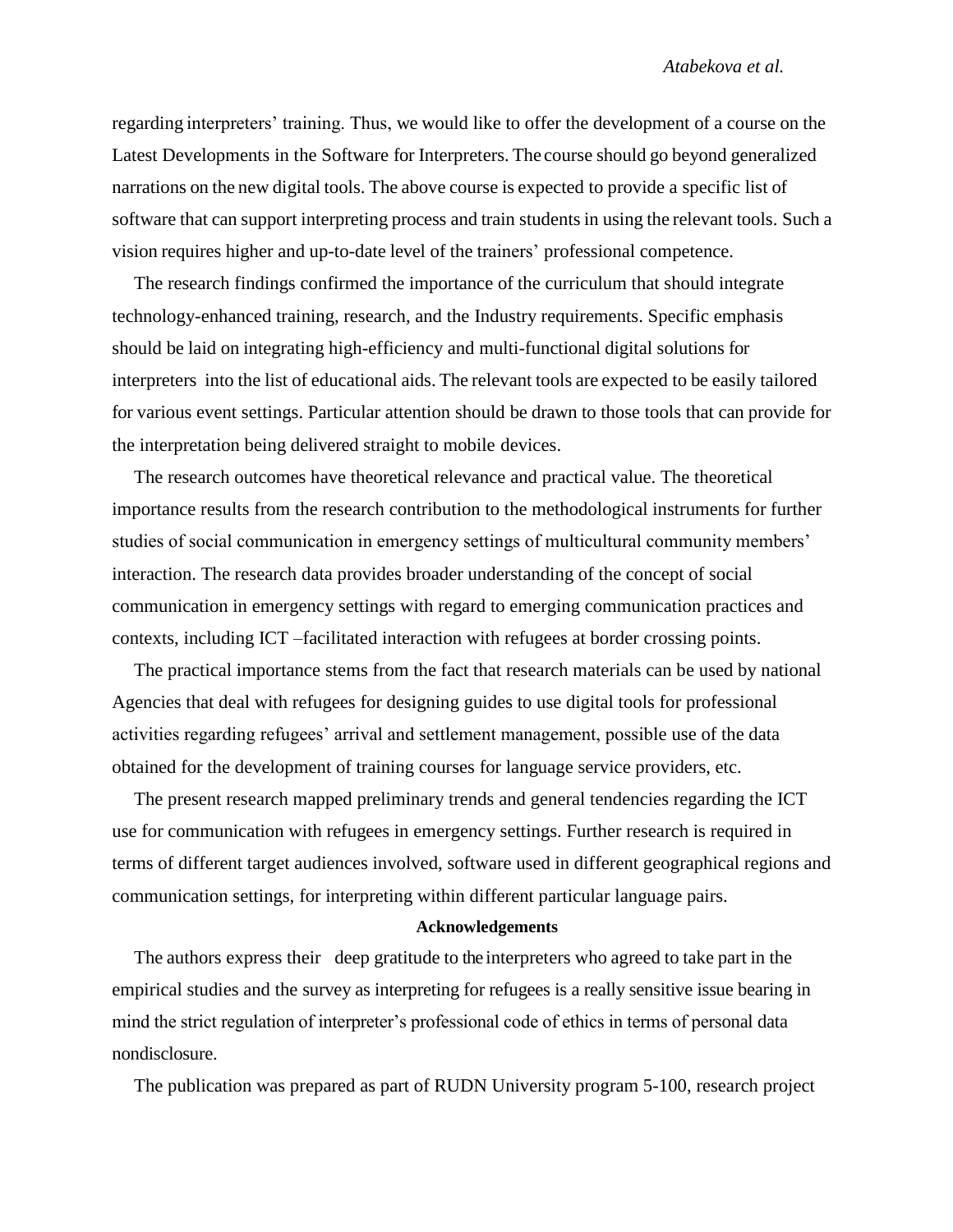#### № 090511-2-000.

### **References**

Anson, S., Watson, H., Wadhwa, K., Metz, K. (2017). Analysing Social Media Data for Disaster Preparedness: Understanding the Opportunities and Barriers Faced by Humanitarian Actors. International Journal of Disaster Risk Reduction, 21, 131-139.

Apalon Apps. https://itunes.apple.com/us/app/speak-translate-translator/id804641004?mt=8

Beagley, J. (2016). Tools for Translators & Interpreters. URL:

<http://jonathanbeagley.com/2016/03/31/tools-for-translators-and-interpreters/>

- Berber, D. (2006). ICT in conference interpreting. In: Conference proceedings of Contrapor 2006, 1st Portuguese Translation conference "A Tradução Especializada: Um Motor de Desenvolvimento" (CD- rom), Caparica (Lisbon), Portugal, 161-169.
- Bilgen, B. (2009). Investigating Terminology Management for Conference Interpreters. MA dissertation, Canada, University of Otawa.
- Braun, S., Slater, C., Gittins, R., Ritsos, P.D., Roberts, J. C. (2013). Interpreting in Virtual Reality: designing and developing a 3D virtual world to prepare interpreters and their clients for professional practice. In: Kiraly D., Hansen-Schirra S., Maksymski K. (Eds.). New Prospects and Perspectives for Educating Language Mediators, Tuebingen: Gunter Narr.
- Bulut, A., Kurultay, T. (2001). Community Interpreting in the Process of Disaster Management. The Translator, 7(2), 249-263.
- Byker, E.J., Marquardt, S.K. (2016). Using critical cosmopolitanism to globally situate: Multicultural education in teacher preparation courses. Journal of Social Studies Education Research, 7(2), 30-50.
- CDAC (2014).Communicating with Disaster Affcted Communities Network. Mission statement. Available at: http://www.cdacnetwork.org/ .
- Chan, Y.F., Alagappan, K., Rella J., Bentley S., Soto-Greene M., Martin, M. (2010). Interpreter Services in Emergency Medicine. The Journal of Emergency Medicine, 38(2), 133-139.
- Corpas Pastor, G., May Fern, L. (2016). A survey of interpreters' needs and their practices related to language technology. Technical report. Spain: Malaga, Universidad de Malaga.
- Corpas Pastor, G. (2017). VIP: Voice-Text Integrated System for Interpreters. Translating and the Computer 39. Switzerland: Geneva, Editions Tradulex,7-10.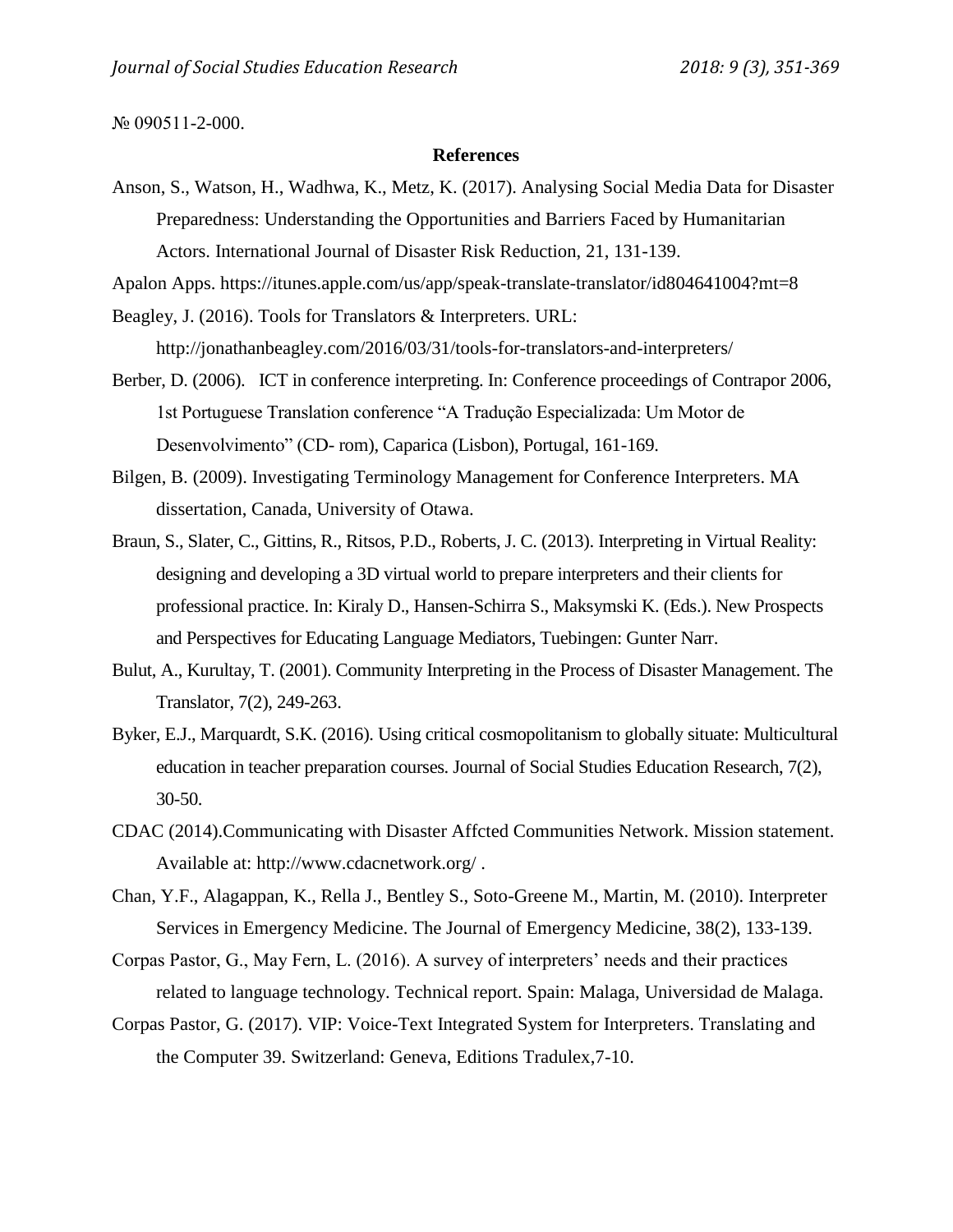- Corpas Pastor, G., Durán Muñoz, I. (2018).Assessing Terminology Management System for Interpreters, 57-84, in. Trends in E-Tools and Resources for Translators and Interpreters, The Nertherlands, Leiden, BRILL, 266 p.
- Costa, H., Corpas Pastor, G.C., Durán Muñoz, I. (2014). Technology-assisted Interpreting. *MultiLingual* 143, 25(3), 27–32.
- Downie, J. (2016). Being a Successful Interpreter. UK: Routledge.
- Drechsel, A. (2013/2015). Interpreters versus Technology: Reflections on a Difficult Relationship: Parts 1 and 2" (International Association of Conference Interpreters). URL: <https://aiic.net/page/6640/interpreters-versus-technology-reflections-on-a-diffi/lang/1>
- Duflou, V. (2015). Be(com)ing a conference interpreter-An ethnography of EU interpreters as a professional community. EU Bridge project. URL:<https://www.eu-bridge.eu/>
- Federici, F. M. (2016). Introduction: A State of Emergency for Crisis Communication. Mediating Emergencies and Conflicts. UK, Palgrave Macmillan, 1-29.
- Fantinuoli, C. (2017a). Computer-assisted preparation in conference interpreting. *Translation & Interpreting*, 9(2), 24-37.
- Fantinuoli, C. (2017b). Speech Recognition in the Interpreter Workstation. URL: <http://www.staff.uni-mainz.de/fantinuo/download/>
- Fantinuoli, C. (2018). Computer-assisted Interpreting: Challenges and Future Perspectives. Trends in E-Tools and Resources for Translators and Interpreters, The Nertherlands, Leiden, BRILL, 266 p, pp 153-174.
- Gaber, J., Gaber, S. (2017). Qualitative Analysis for Planning & Policy: Beyond the Numbers. USA-UK: New York- Oxon: Routledge.
- Goldsmith, J. (2017). A Comparative User Evaluation of Tablets and Tools for Consecutive Interpreters, Translating and the Computer 39. Switzerland: Geneva, Editions Tradulex, 40-50
- Google Speech Translator.

<https://play.google.com/store/apps/details?id=com.ticktalk.translatevoice&hl=en>

Hlavac, J., Gentile, F., Orlando, M., Zucchi, E., Pappas, A. (2018). Translation as a Sub-set of Public and Social Policy and a Consequence of Multiculturalism: the Provision of Translation and Interpreting Services in Australia. International Journal of the Sociology of Language, 251, 55-88.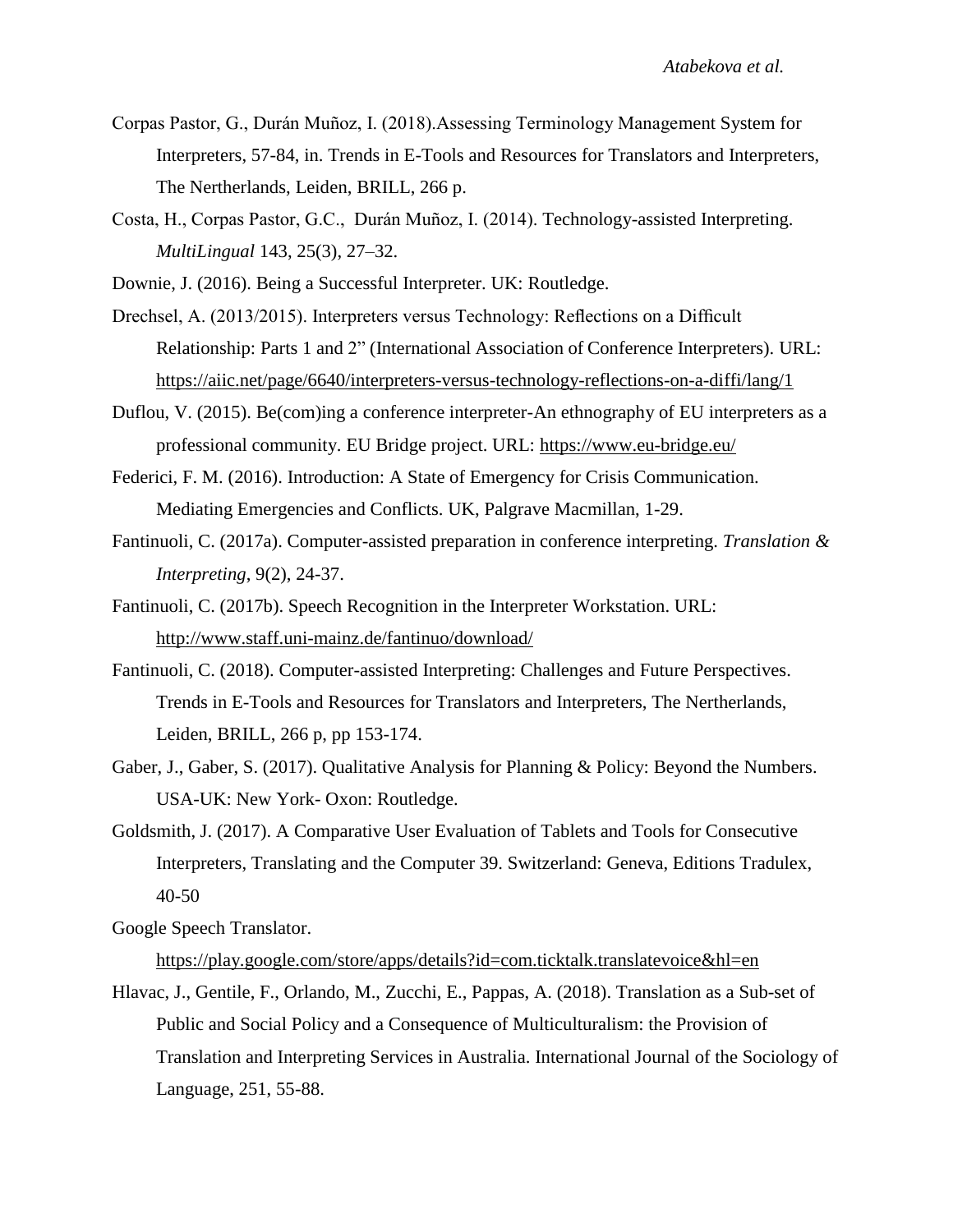- Keating Marshall K, Bokhorst-Heng, W.D. (2018)."I Wouldn't Want to Impose!" Intercultural Mediation in French Immersion. Foreign Language Annals;51, 290–312.
- Kelly, N. (2009). Moving toward machine interpretation. URL: [http://www.tcworld.info/emagazine/translation-and-localization/article/moving-toward](http://www.tcworld.info/emagazine/translation-and-localization/article/moving-toward-machineinterpretation/)[machineinterpretation/](http://www.tcworld.info/emagazine/translation-and-localization/article/moving-toward-machineinterpretation/)
- Liddicoat, A.J. (2016).Translation as Intercultural Mediation: Stting the Scene, Perspectives, 24:3, 347-353.
- Lim, L. (2014). The Role of Machine to Interpreting: Tutors or Tools? In: Man vs. Machine? The Future of Translators, Interpreters and Terminologists. BDÜ Fachverlag, 232-238.

Lucas, M. (2017). Siri gets language translation and a more human voice. TechCrunch. AOL.

- Lupia, A. (2018). The Palgrave Handbook of Survey Research. The Netherlands, Springer.
- Mas-Jones, E. (2016) Developments in interpreting technologies. *MultiLigual,* January/February, 26-29.
- Microsoft Translator Speech. https://www.microsoft.com/en-us/translator/speech.aspx
- O'Brien, S. (2016). Training Translators for Crisis Communication: Translators Without Borders as an Example. Mediating Emergencies and Conflicts, Palgrave Macmillan, pp. 85-111
- Orlando, M. (2015). Digital pen technology and interpreting training, practice and research: Status and trends. Interpreter education in the digital age: Innovation, access and change, USA: Washington DC, Gallaudet University Press, 125-152.
- Pan, J. (2016). Linking classroom exercises to real-life practice: a case of situated simultaneous interpreting learning. The Interpreter and Translator Trainer, 10(1), 107-132.
- Prandi, B. (2017). Designing a Multimethod Study on the Use of CAI Tools during Simultaneous Interpreting. Translating and the Computer 39. Switzerland: Geneva, Editions Tradulex,76- 113.
- Rashid, R. (2016). Speech Recognition Breakthrough for the Spoken, Translated Word. <https://www.youtube.com/watch?v=a2VlPaHeFgE>
- Real-Time Voice Translation (Translate Your World). www.translateyourworld.com/
- Refugee Convention (1951). http://www.unhcr.org/1951-refugee-convention.html
- Rodrıguez, N., Schnell, B. (2009). A Look at Terminology Adapted to the Requirements of Interpretation, *Language Update*, 6(1), 21–27.